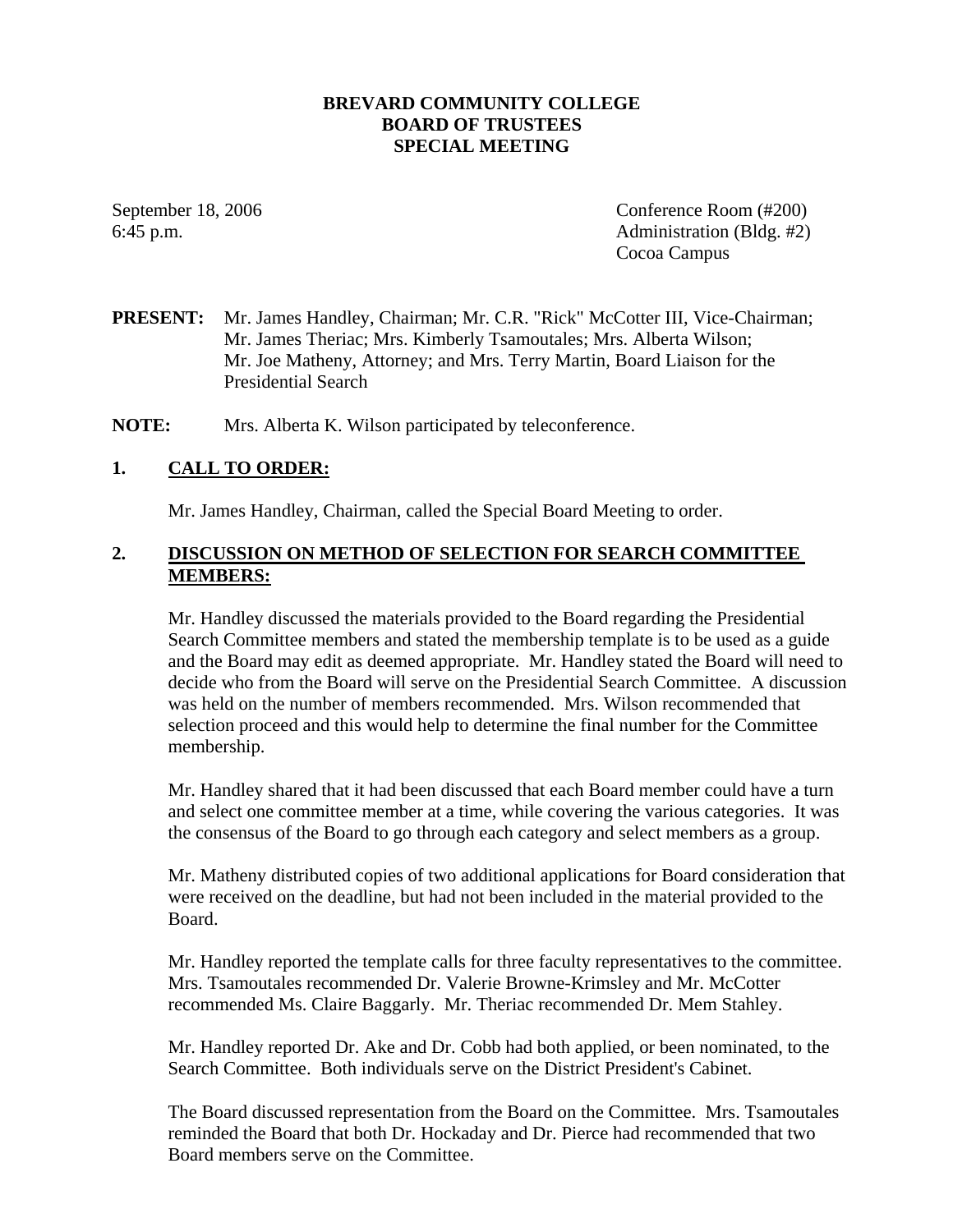Mr. Theriac recommended the past Chairman and Vice Chairman serve on the Committee. Mrs. Wilson felt that Dr. Hockaday's recommendation be followed. Mr. Handley agreed.

Mr. Handley felt the Search Committee would conclude between December and early March.

After further deliberation, Mrs. Tsamoutales and Mr. Theriac were selected to serve as the Board representatives on the Presidential Search Committee.

The Board appointed the following individuals by consensus:

### **Board Representation**

- 1. Kimberly Tsamoutales
- 2. Jim Theriac

## **Student Representation**

3. Janet Conrad

## **Faculty Representation**

- 4. Valerie Browne-Krimsley
- 5. Mem Stahley

# **Professional Staff Representation**

- 6. Joe Williams
- 7. LeRoy Darby

# **Community Representation**

- 8. Kendall Moore
- 9. Jan Pence
- 10. Denise Carter
- 11. Lisa Rice
- 12. Tom Wasdin
- 13. Sandy Sanderson
- 14. Adrian Lafitte
- 15. Nick Tsamoutales
- 16. Mark Peters
- 17. Roger Dobson

### **DSO Representation**

- 18. David Brock (Foundation)
- 19. Phil Nohrr (King Center)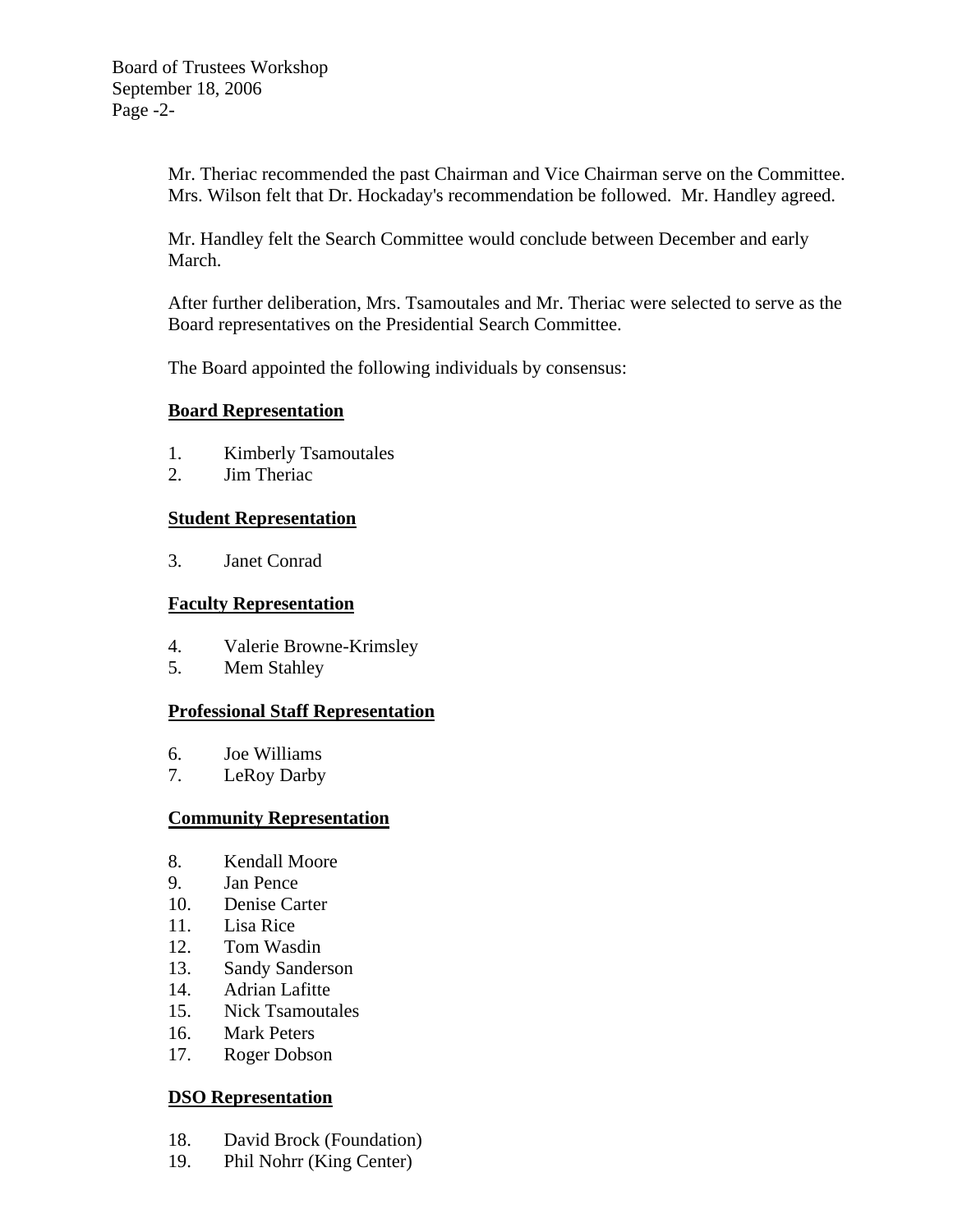Board of Trustees Workshop September 18, 2006 Page -3-

## **Alternates**

20. Nancy Gee

21. Nick White

## **3. APPOINTMENT OF INTERIM PRESIDENT:**

Mr. Theriac reported he had been in conversation with Dr. Gamble and felt it might be appropriate for the Board to consider an interim president.

> Mr. Theriac moved approval of Dr. Jim Drake as the Interim President.

Mr. Theriac shared that he had been in touch with Dr. Hitt who was in favor. Mr. Theriac spoke favorably regarding Dr. Drake and his background and experience.

Mrs. Wilson felt the Board should work with Dr. Gamble's medical situation and asked that the Board look at the two areas separately. It was the Board's consensus to preserve Dr. Gamble's benefits, i.e., use of the computer, King Center tickets, school benefits for children, pay and sick leave use, personal leave time, vehicle, life insurance and to hold his title as College President; however, he would be on medical leave and would use sick leave until it is exhausted. Mrs. Tsamoutales said that she would like to announce the interim to step in when Dr. Gamble is ready to leave.

Mr. Theriac said he would like to make sure that Dr. Gamble is fully compensated. The Board was in consensus to continue Dr. Gamble's benefits.

Mrs. Wilson seconded Mr. Theriac's motion.

Mrs. Tsamoutales reported Dr. Gamble recommended that in order to put the faculty at ease that Dr. Astrab serve as the Interim President.

Mr. Handley expressed concern that Dr. Astrab has a full-time position and that the consultant recommended someone be appointed from outside the college.

Mr. Handley supported Dr. Drake as the Interim President. He shared that Dr. Drake is close to completing his administrative duties at UCF and will come back to UCF, after finishing as interim as a professor of philosophy. Mr. Handley further shared that Dr. Drake is not interested in the permanent job.

Mr. McCotter expressed concern that with selecting Dr. Drake as the Interim President that the Board not shift from its decision to utilize the Search Committee when selecting the new president.

Mrs. Tsamoutales felt an individual who may be a candidate for the position should not be selected as the interim, per information provided by Dr. Hockaday. She further indicated if